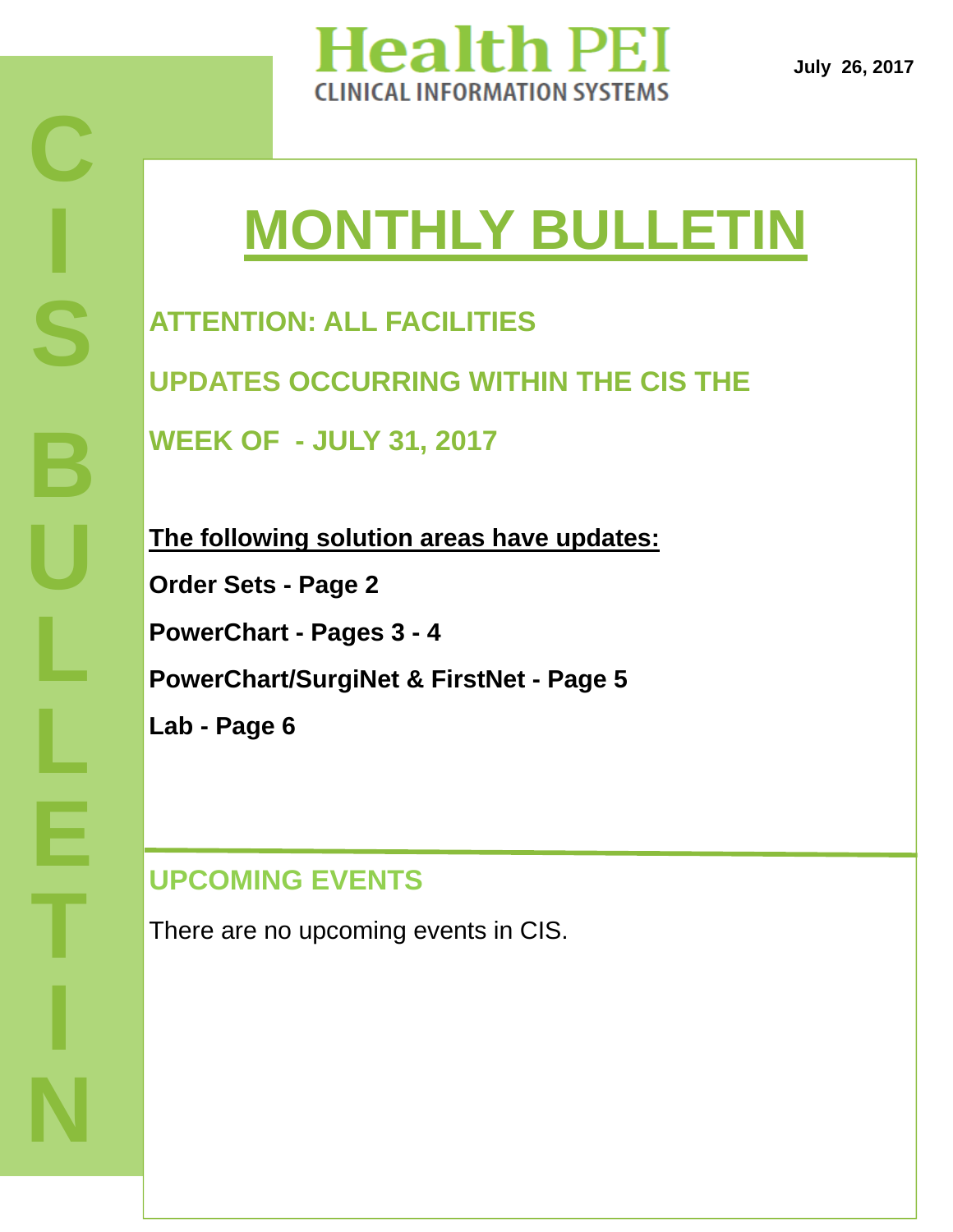# **Health PEI CLINICAL INFORMATION SYSTEMS**

### **Order Set Updates:**

**The following order sets will be updated in July:** 

**Allergy and Anaphylaxis Algorithm and Order Set - Revision** 

**PEDS Allergy and Anaphylaxis - Revision to order set only** 

**Neonatal Abstinence Syndrome both Med Management and At Risk order set - Revision** 

**PEDS Eating Disorder - New order set** 

**ED Acetaminophen Overdose - Revision to order set and algorithm**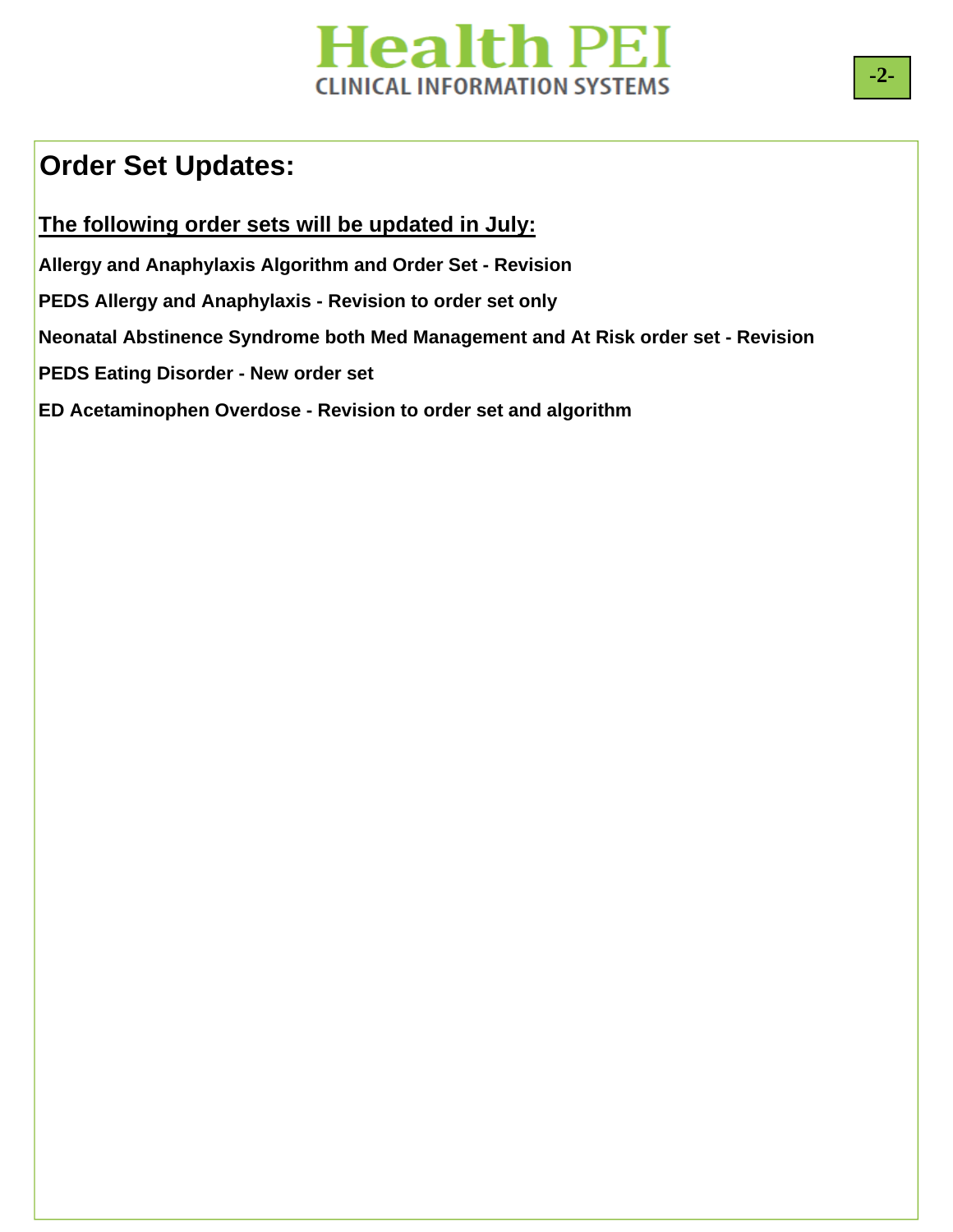# **Health PEI INICAL INFORMATION SYSTEMS**

### **PowerChart updates: For Physicians ONLY**

#### **Physicians Only: New orders for the Provincial Cardiac and Pulmonary Rehabilitation Programs**

A physician or nurse practitioner can now refer to the Provincial Cardiac and Pulmonary Rehabilitation Programs automatically via CIS. There are separate orders for cardiac and pulmonary rehabilitation that can be found in pertinent powerplans or can be entered as a standalone order. Once you complete the order details, the referral form will automatically be sent to the Program Lead to be triaged accordingly.

Inclusion and exclusion criteria for the programs can be found on the second page of the paper referral forms. **Please note: a post-intervention exercise stress test is required for** *cardiac rehab* **referrals.** 

One or both of these orders will be added to the following powerplans:

ED Initial Admit - Both

ICU ED Myocardial Infarction Thrombolytic (TNK/Tenecteplase) - Cardiac Rehab

ICU ED Post Cardiac Arrest Cooling - Cardiac Rehab

ICU Ventilation - BOTH

MED Discharge - BOTH

MED General Admit - BOTH

MED COPD Admit - Pulmonary Rehab

MED CHF Admit - Both

PCU Progressive Cardiac Unit Admit - BOTH

CCU MI Admit Post Thrombolytic - Cardiac Rehab

CCU Admit - Cardiac Rehab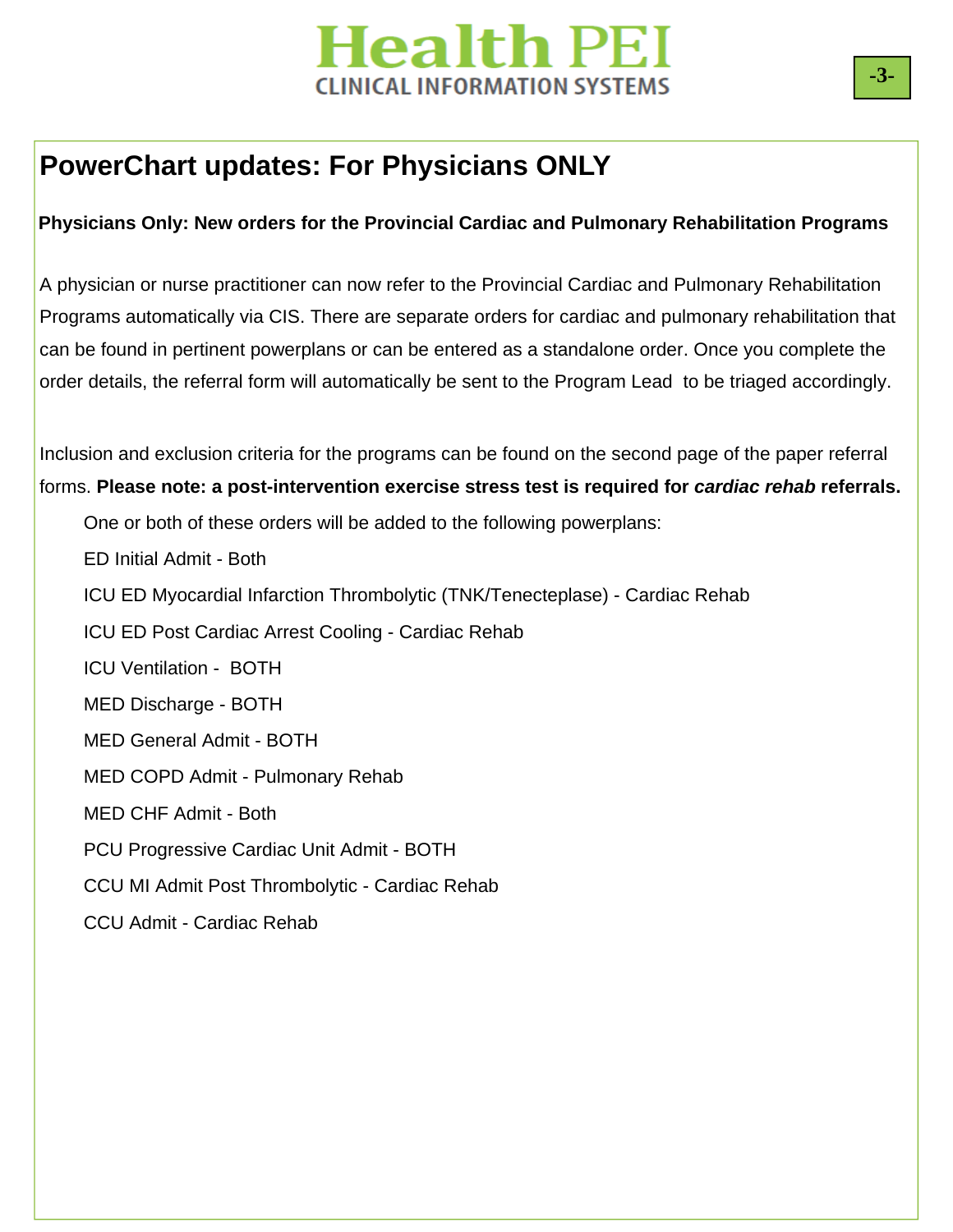

### **PowerChart updates: (continued)**

**Revisions to the EDD order - the date range option has been removed** 

| Ð.<br><b>昆</b> Expected Date of                           | Discharge (EDD)           | Order                                                  |                          |                        |                                                   |              |  |  |  |  |  |
|-----------------------------------------------------------|---------------------------|--------------------------------------------------------|--------------------------|------------------------|---------------------------------------------------|--------------|--|--|--|--|--|
| $\mathbf{z}$ Details for Expected Date of Discharge (EDD) |                           |                                                        |                          |                        |                                                   |              |  |  |  |  |  |
|                                                           | Details UI Order Comments |                                                        |                          |                        |                                                   |              |  |  |  |  |  |
| $   \cdot    \times$<br>÷<br>To In.                       |                           |                                                        |                          |                        |                                                   |              |  |  |  |  |  |
| <b>Expected Discharge Date:</b>                           | 2017-Jul-10               | $\left \frac{\mathbf{A}}{\mathbf{v}}\right $ $\bullet$ |                          | <b>EDD Exceptions:</b> |                                                   | $\checkmark$ |  |  |  |  |  |
|                                                           |                           | 2017<br>July                                           | $\overline{\phantom{0}}$ |                        | (None)                                            |              |  |  |  |  |  |
|                                                           |                           | Su Mo Tu We The Free Sa                                |                          |                        | Indeterminate-ALC<br>Indeterminate-PalliativeCare |              |  |  |  |  |  |
|                                                           | 26<br>25<br>27            | 28<br>29<br>30                                         |                          |                        |                                                   |              |  |  |  |  |  |
|                                                           | 10<br>9                   | 5<br>8<br>6<br>12<br>13<br>15<br>14                    |                          |                        |                                                   |              |  |  |  |  |  |
|                                                           | 17<br>18<br>16            | 22<br>19<br>20<br>-21                                  |                          |                        |                                                   |              |  |  |  |  |  |
|                                                           | 25<br>23<br>24            | 29<br>-27<br>28<br>26                                  |                          |                        |                                                   |              |  |  |  |  |  |
|                                                           | 30<br>31                  | 3<br>-5<br>$\overline{2}$<br>$\overline{4}$            |                          |                        |                                                   |              |  |  |  |  |  |
|                                                           |                           |                                                        |                          |                        |                                                   |              |  |  |  |  |  |
|                                                           |                           |                                                        |                          |                        |                                                   |              |  |  |  |  |  |

#### **Revisions to Surgical Tubes and Drains grid**

| "Performed on: 2017-Jul-25                                                                  |                         | 临<br>$\frac{4}{3}$ $\bullet$ 1015                                   |                                                                      |          |                                    |                                          |                                                      |                                               |                             |         |
|---------------------------------------------------------------------------------------------|-------------------------|---------------------------------------------------------------------|----------------------------------------------------------------------|----------|------------------------------------|------------------------------------------|------------------------------------------------------|-----------------------------------------------|-----------------------------|---------|
| Vital Signs<br><b>Surgical Drain/Tube Assessment</b><br>Blateral and Orthi<br>Address Gitty |                         |                                                                     |                                                                      |          |                                    |                                          |                                                      |                                               |                             |         |
| <b>Adult Assessment</b><br>Neurological                                                     | Type<br><alpha></alpha> | Location                                                            | Surgical<br><b>Tube Activity Amount</b><br><multialpha></multialpha> | Solution | Aspiration                         | Method of<br>Drainage<br><alpha></alpha> | Drainage<br>Description<br><multialpha></multialpha> | Dressing/Acti Patient<br>vity<br>cMultiAlpha> | Response<br><alpha></alpha> | Comment |
| Neumlopical Distal<br>Abrigative Get                                                        | cAlphao                 |                                                                     | certalAtti M                                                         |          |                                    | cAlphan                                  | cMultiAlpha>                                         | cMultiAlphas                                  | cAlphab                     |         |
| <b>Renormal Speech</b><br>Glasgow Coma v.                                                   | P                       | <b>Install</b><br><b>Surgical Tube Activity</b>                     |                                                                      |          | $\Box$ $\Box$ $\Box$               |                                          |                                                      |                                               |                             |         |
| Mardal Houtto (C)<br>Firmary Parn                                                           | ⊓                       | Discontinued<br>Dislodged                                           | Inigated with saline<br>Inigated with sterile water                  |          | Bag changed<br>⊓<br>Tubing changed |                                          |                                                      |                                               |                             |         |
| <b>Additional Page</b><br>FENT                                                              |                         | Flushed with saline<br>Flushed with sterile water<br>$\Box$ In Situ | I Imigated with water<br>Imigated with other<br>□ Repositioned       |          |                                    |                                          |                                                      |                                               |                             |         |
| Oral Health Asses<br>Resources Asses                                                        | $\epsilon$              | Inserted                                                            | $\Box$ Secured<br>m.                                                 |          |                                    |                                          |                                                      |                                               |                             |         |
| Chest Tobe Care<br>Cardovascular Av                                                         |                         | Comment                                                             |                                                                      |          |                                    |                                          |                                                      |                                               |                             |         |
|                                                                                             |                         |                                                                     |                                                                      |          |                                    |                                          |                                                      |                                               |                             |         |

T**REVISIONS**HE A **Additions to Intake and Output documentation for Percutaneous and Nephrostomy Tubes** 

| 4 Intake Total                         |         | 40 <sup>°</sup> |  |
|----------------------------------------|---------|-----------------|--|
| 4 Continuous Infusions                 |         |                 |  |
| 4 Medications                          |         |                 |  |
| $\triangleright$ Oral                  |         |                 |  |
| Other Intake Sources                   |         |                 |  |
| 4 Drains and Tubes Intake              |         | 40              |  |
| Nephrostomy Lt Irrigation Amount       | mL      | 5               |  |
| Nephrostomy Rt Irrigation Amount       | mt      | 5               |  |
| Percutaneous Drain 1 Flush             | mi      | 5               |  |
| Percutaneous Drain 1 Irrigation        | mL      | 5               |  |
| Percutaneous drain 2 flush             | mt      | 5               |  |
| Percutaneous drain 2 irrigation        | mi      | $\overline{5}$  |  |
| Percutaneous drain 3 flush             | mL      | $\overline{5}$  |  |
| Percutaneous drain 3 irrigation        | m1.     | 5               |  |
| 4 Output Total                         |         | 40 <sup>o</sup> |  |
| Urine Output                           |         |                 |  |
| Stool Output                           |         |                 |  |
| Other Output Sources                   |         |                 |  |
| <b>Drains and Chest Tubes</b>          |         | 40              |  |
| Nephrostomy Lt Output                  | m1.     | 5               |  |
| Nephrostomy Rt Output                  | mL      | 5               |  |
| Percutaneous Drain 1 Flush Output      | mi.     | 5               |  |
| Percutaneous Drain 1 Irrigation Output | mi.     | $\overline{5}$  |  |
| Percutaneous drain 2 flush output      | mL      | 5               |  |
| Percutaneous drain 2 irrigation output | mL      | 5               |  |
| Percutaneous drain 3 flush output      | mL      | 5               |  |
| Percutaneous drain 3 irrigation output | mt      | $\overline{5}$  |  |
|                                        | Balance | Q <sub>1</sub>  |  |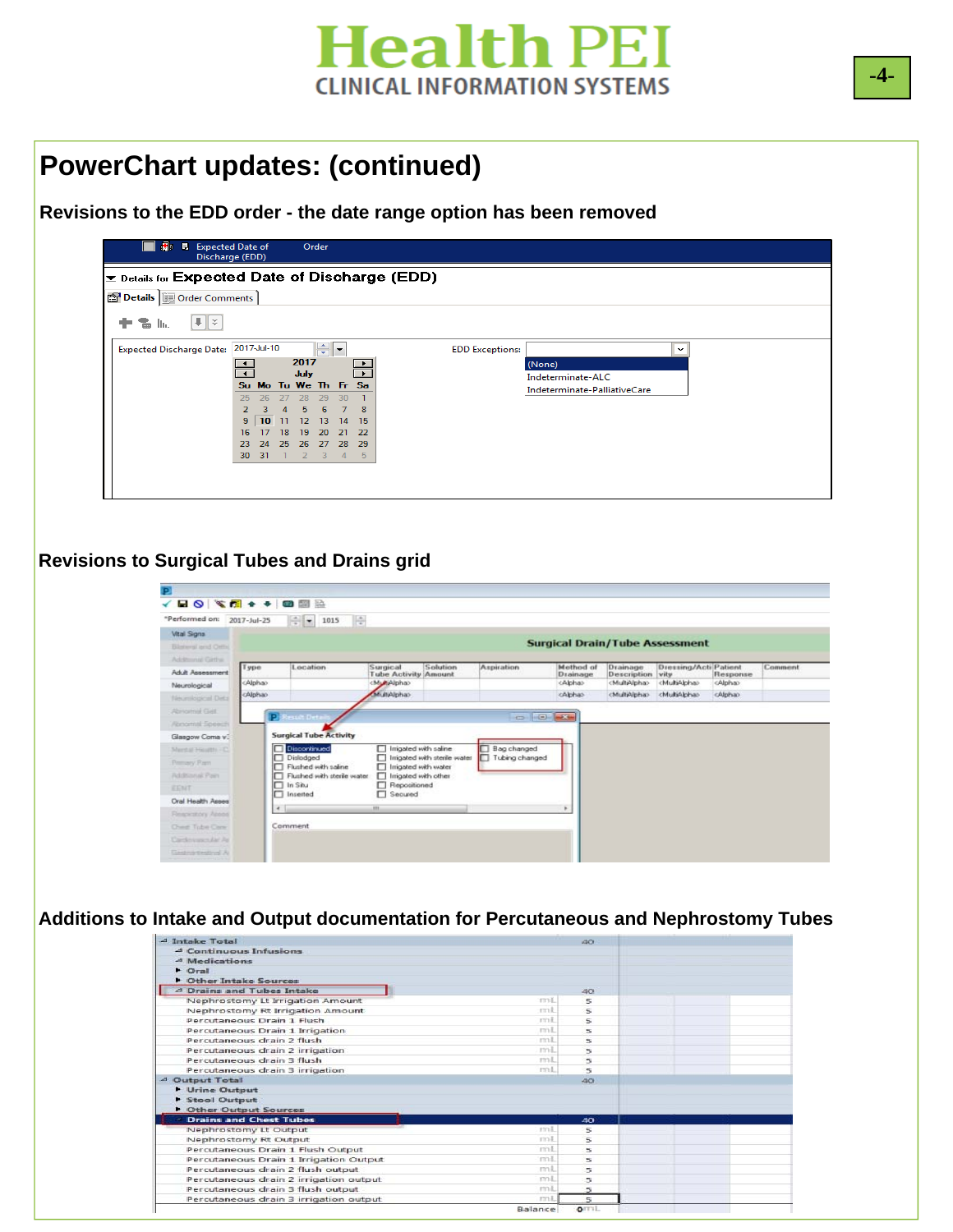# **Health PEI CLINICAL INFORMATION SYSTEMS**

### **PowerChart/SurgiNet & FirstNet Update:**

#### **Update to the Pre-Op and OR sides for the Preprocedure Checklist PowerForm:**

#### **Patient Preparation**

For loose teeth, dental work, and implants, identify location in comments box

|                                                | Yes | No | N/A | Comment |
|------------------------------------------------|-----|----|-----|---------|
| Loose Teeth                                    |     |    |     |         |
| Plates, dentures, or any removable appliances  |     |    |     |         |
| Have plates, dentures, appliances been remy'd? |     |    |     |         |
| Dental Implants, Veneers, Bridges, Crowns      |     |    |     |         |
| <b>Glasses or Contacts Removed</b>             |     |    |     |         |
| <b>Implants Noted</b>                          |     |    |     |         |
| <b>IV</b> Insitu                               |     |    |     |         |
| <b>Catheter Insitu</b>                         |     |    |     |         |
| Polish, Jewelry, Adornments Removed            |     |    |     |         |
| <b>Chlorhexidine Scrub Completed</b>           |     |    |     |         |
| <b>Pre-Op Orders Reviewed</b>                  |     |    |     |         |
| Pre-Op Meds Given & Documented On MAR          |     |    |     |         |
| <b>Pre-Op Tests Completed</b>                  |     |    |     |         |
| <b>Surgical Prep Complete</b>                  |     |    |     |         |
| Type & Crossmatch                              |     |    |     |         |
|                                                |     |    |     |         |

**New options on the Preprocedure Checklist** (will appear on both the Pre-Op and OR sides **Doci the checklist in the Patient Preparation** section).